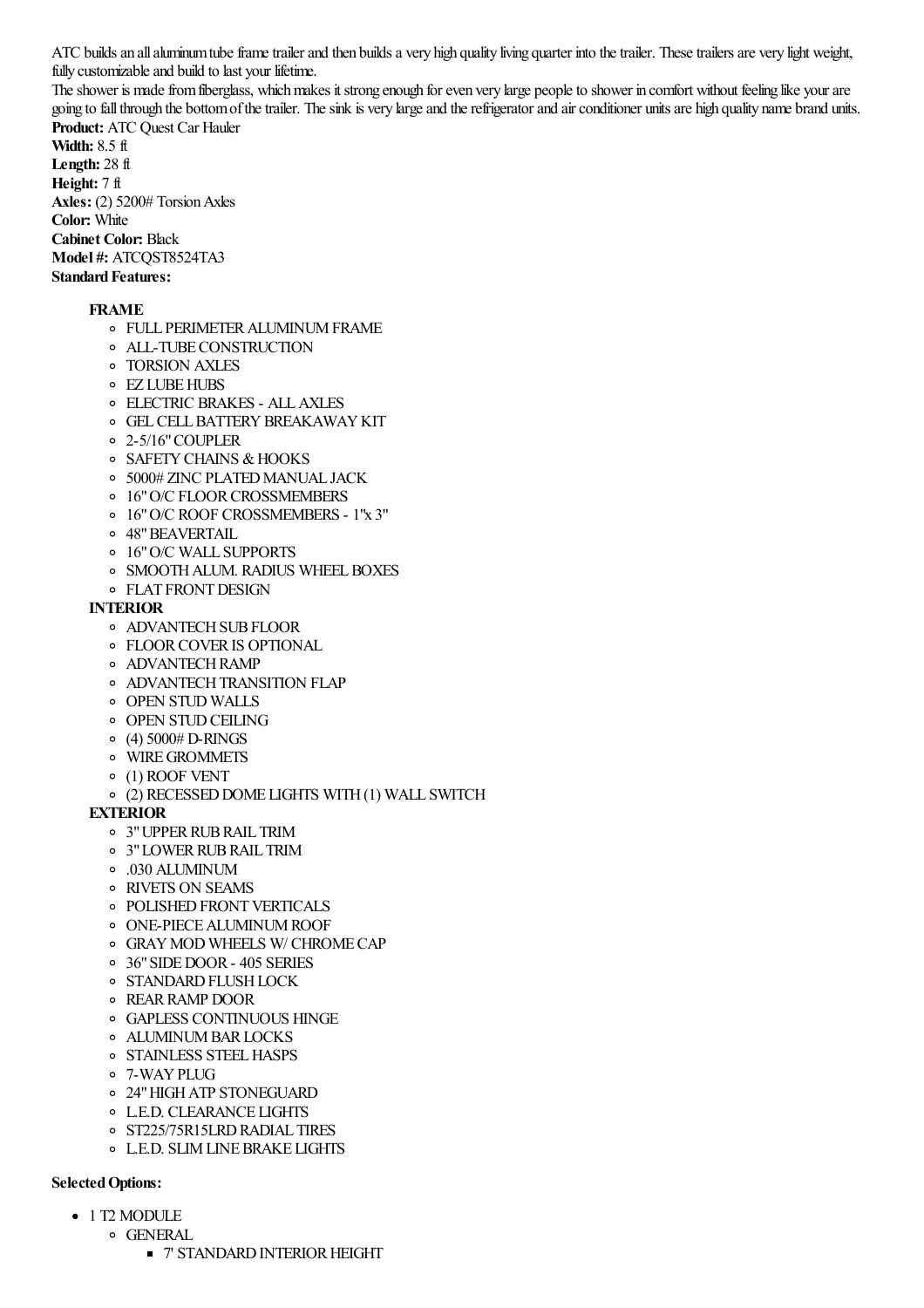- 4' LO WEDGE NOSE DESIGN
- **RVIA CERTIFICATION SEAL**
- NON-LOCKING LP DOOR
- **SALEM VENTS PAIR**
- **LP MANIFOLD WITH QUICK DISCONNECT**
- (1) 20# LP TANK WITHREGULATOR
- $\blacksquare$  CITY WATER HOOK-UP
- **6 GALLON WATER HEATER DSI LP GAS/ELECTRIC**
- **FRESH WATER TANK APPROX 42 GALLON**
- GRAY WATERTANK APPROX40 GALLON
- **BLACK TANK APPROX 40 GALLON**
- **SEWER HOSE STORAGE HOSE NOT INCLUDED**
- **30 AMP BREAKER BOX WITH EXTERIOR POWER INLET (MOTORBASE)**
- 30 AMP 25' SHORE CORD
- **55 AMP CONVERTER WITH BATTERY CHARGER**
- $12V$  DEEP CYCLE BATTERY (685CA,550CCA) & VENTED BOX, WIRED
- **BATTERY DISCONNECT SWITCH**
- $12V2.8$  GPM WATER PUMP WITH WINTERIZING TAP
- **O KITCHENETTE** 
	- **ALUMINUM OVERHEAD CABINET**
	- **ALUMINUM BASE CABINET WITH LAMINATE COUNTERTOP**
	- 15" x 15" x 5.5" SINGLE-BASIN STAINLESS STEEL SINK
	- 24" FLIP UP COUNTERTOP
	- **2 BURNER LP STOVE WITH LID**
	- **DUCTED RANGE HOOD WITH TANK & BATTERY MONITOR PANEL**
	- **MICROWAVE OVEN BLACK**
	- **2.7 CF 3-WAY REFRIGERATOR BLACK**
	- $(1)$  12V FLUORESCENT LIGHT
	- (2) GENERAL USE INTERIOR 120V RECEPTS
- BATHROOM
	- $\blacksquare$  ALUMINUM WALLS & CEILING
	- **BLACK MARBLE VINYL FLOORING**
	- **22" ALUMINUM BATHROOM DOOR WITH LOCKING DOOR KNOB**
	- **ALUMINUM LINEN CLOSET**
	- **16"x 18" MIRROR WITH 6" VANITY SHELF**
	- **RV STYLE TOILET**
	- **36"x 28" FIBERGLASS SHOWER WITH PLEATED SHOWER DOOR**
	- **BATHROOM HARDWARE**
	- $(1)$  12V FLUORESCENT LIGHT
	- $(1)$  12V POWER ROOF VENT
	- (1) GENERALUSE INTERIOR120VRECEPT
- o SAFETY FEATURES
	- **SMOKE DETECTOR**
	- **CO DETECTOR**
	- **LP DETECTOR**
	- **FIRE EXTINGUISHER**
	- $*$ \*\*\*GFI PROTECTED OUTLETS WHERE REQUIRED\*\*\*
- **1 UPGRADE FROM 30 AMP BREAKER BOX TO 50 AMP BREAKER BOX** 
	- o INCLUDES UPGRADED POWER INLET (MOTORBASE)
	- o INCLUDES UPGRADED SHORE CORD
- 1 UPGRADE TO THREE SEASON PLUMBING(3) TANK SYSTEM**\$313.00**
	- (2) HOLDINGTANK HEATERS
	- (2) WATERLINEHEATERS
- **1 pair REAR BOGEY WHEELS** 
	- Deletes Rear Skid Plates
- 4 48"FLUORESCENT LIGHTRECESSED- 120V**\$444.00**
	- \*\*\* Does Not Include WallSwitch \*\*\*
	- \*\*\* Requires 3"Roof \*\*\*
- **28 ft 6" ADDITIONAL HEIGHT** 
	- $\circ$  \*\*\* REAR DOOR OPENING DOES NOT EXCEED 7' HEIGHT UNLESS OPTIONED SEPARATELY \*\*\* o \*\*\* ENTRANCE DOOR WILL NOT EXCEED 78" \*\*\*
- 4 UPGRADE TO ST225/75R15/LRDON ALUMINUM WHEELW/SS LUGNUTS **\$352.00**
- 
- 1 INTERIORWALL SPARE TIREMOUNT **\$65.00**
- $\bullet$  1 ALUMINUM FLIP-DOWN STEP
- 1 36" X 24" SLIDER WINDOW